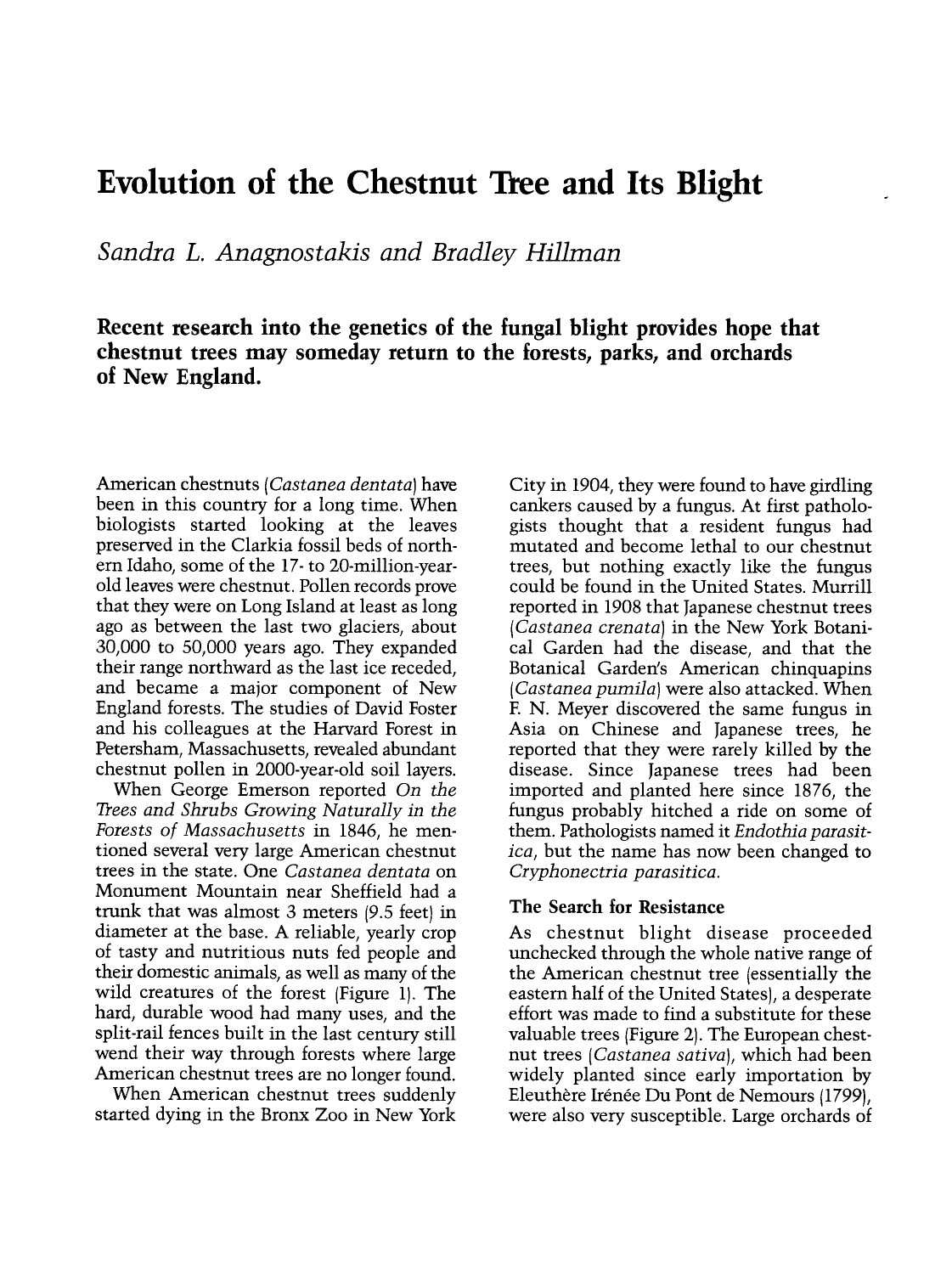

Figure 2. The natural range of the American chestnut. From Atlas of United States Trees. Vol. 4: Minor Eastern Hardwoods by E. L. Little, Jr. USDA Forest Service Misc. Publ. 1342, June 1977.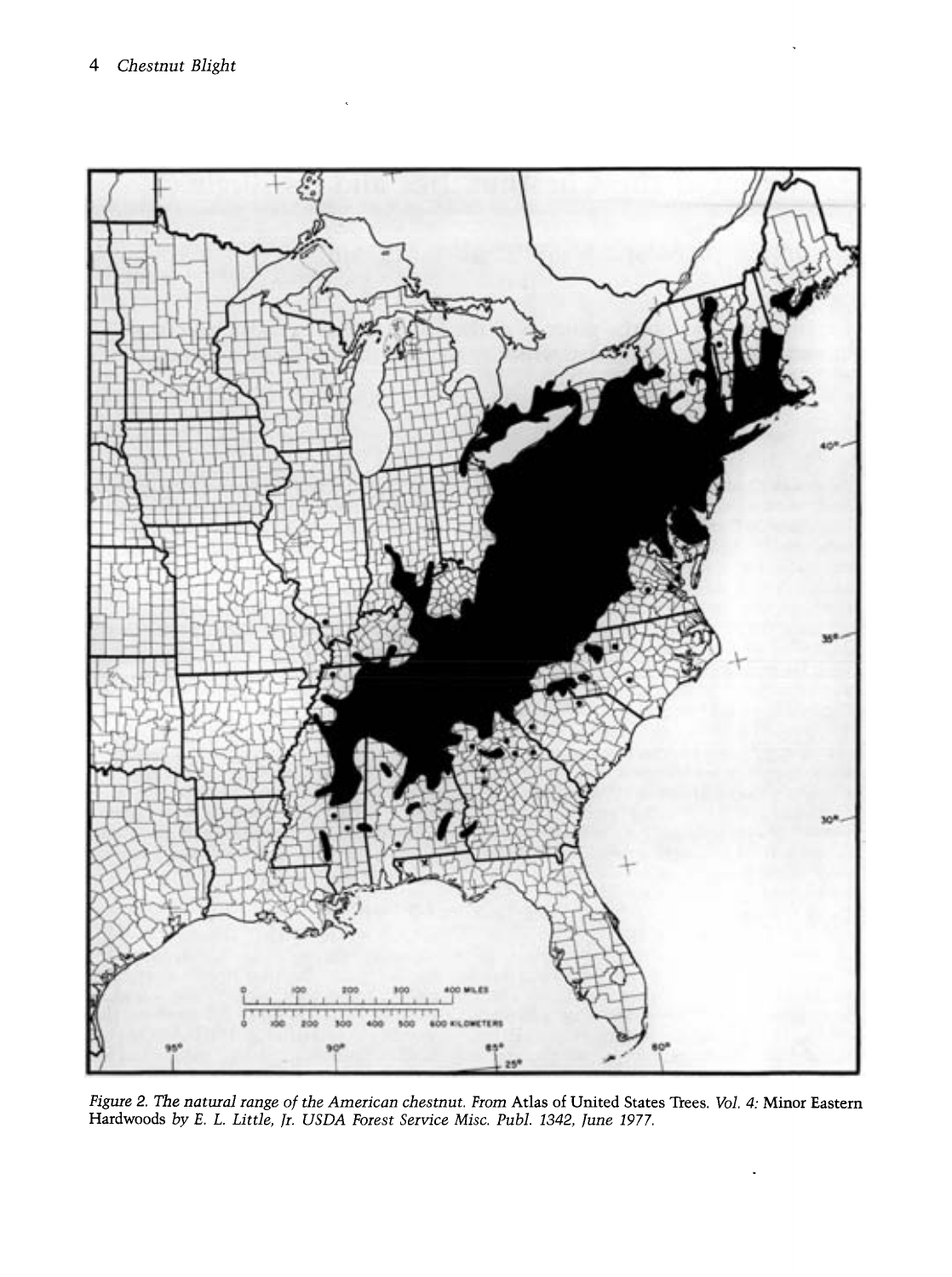C. sativa established in New Jersey and Pennsylvania were decimated by the chestnut blight disease.

Japanese chestnuts that had been imported by S. B. Parsons of Flushing, New York, in 1876 proved both disease-resistant and able to survive our winters. Two of these are still growing in southern Connecticut. Ellwanger and Barry's Mt. Hope Nursery near Rochester, New York, had been selling trees of the Japanese chestnut cultivar 'Japan Giant' by mail order for several years, and Luther Burbank, in Santa Rosa, California, sold 'Miracle'. Three of Burbank's other selections of Japanese chestnut became 'Hale', 'Coe', and 'McFarland' and were sold by the Connecticut nursery of J. H. Hale. All of these Japanese chestnuts were shorter in stature than American trees, with a branching habit that made them unsuitable for timber. Although their nuts were larger than American chestnuts, they were often bitter.

The U.S. Foreign Seed and Plant Introduction Section had imported Chinese chestnuts (Castanea mollissima) as early as 1901, and when they proved to be resistant to chestnut blight, imports were increased. C. S. Sargent sent Chinese chestnut seed to the Arnold Arboretum in 1903, but the seedlings raised from these have not survived. The oldest living Asian chestnut in the Arboretum is a Chinese, planted in 1918 (AA #7892A). This tree was sent by the Rochester (N.Y.) Parks Department, with whom the Arboretum had close ties. J. W Kelly in Rochester is fairly certain that this was one of the seedlings from Plant Introduction #36666, a shipment of 250 pounds of chestnuts collected in the Pang Shan region, northeast of Beijing, by the famous plant explorer F. N. Meyer (Figure 3).

In the next few years, the U.S. Plant Introduction Section shipped, to Massachusetts alone, 3,441 Chinese chestnut trees and about 30 pounds of seed, 553 Japanese chestnut trees and 60 pounds of seed, 15 seguine (Castanea seguinii) from China, and 11 trees and 1 pound of seed of Castanea henryi, the Chinese chinquapin. Since other

Asian chestnut trees were also available from nurseries, we have no way of knowing with certainty how many non-American chestnuts have been planted in Massachusetts (Table 1).

What happened to all of these trees? Many were planted in forested areas by people hoping to restore some kind—any kind—of chestnut to the Massachusetts woods. Plant breeders, who were trying to cross Asian and American chestnut trees to produce American-like trees with blight resistance, soon discovered that all of the species of chestnut were cross-fertile. Thus, all of the Asian chestnut trees in Massachusetts were able to cross with each other, and with any American sprouts that survived long enough to flower.

Chestnuts planted by diligent squirrels may survive the winter, unfound or unneeded for food. As these germinate and grow, many will be killed by deer browsing on the foliage and tender stems. Those that survive to grow are the beginning of a "natural" breeding experi ment. In time, chestnut trees with the coldhardiness of the American chestnut, the tall stature that would allow them to compete in the forest canopy, and the blight resistance genes of the Asian chestnuts would probably evolve in our New England forests. Many people who have found chestnut trees surviving with blight in Massachusetts have sent leaf samples to the Connecticut Agricultural Experiment Station for identification. All of these have been hybrids.

Since all of the sprouts formed from the bases of killed chestnut trees come from a few dormant cells, mutations could lead to some blight resistance. Trees have been located in Connecticut and New York that are clearly American but are resisting the blight better than expected. If this is really genetic resistance, it is another potential starting point for the evolution of trees able to survive in the presence of chestnut blight.

However, plant breeders are impatient to see to occur without our intervention. A backcross breeding program was outlined for the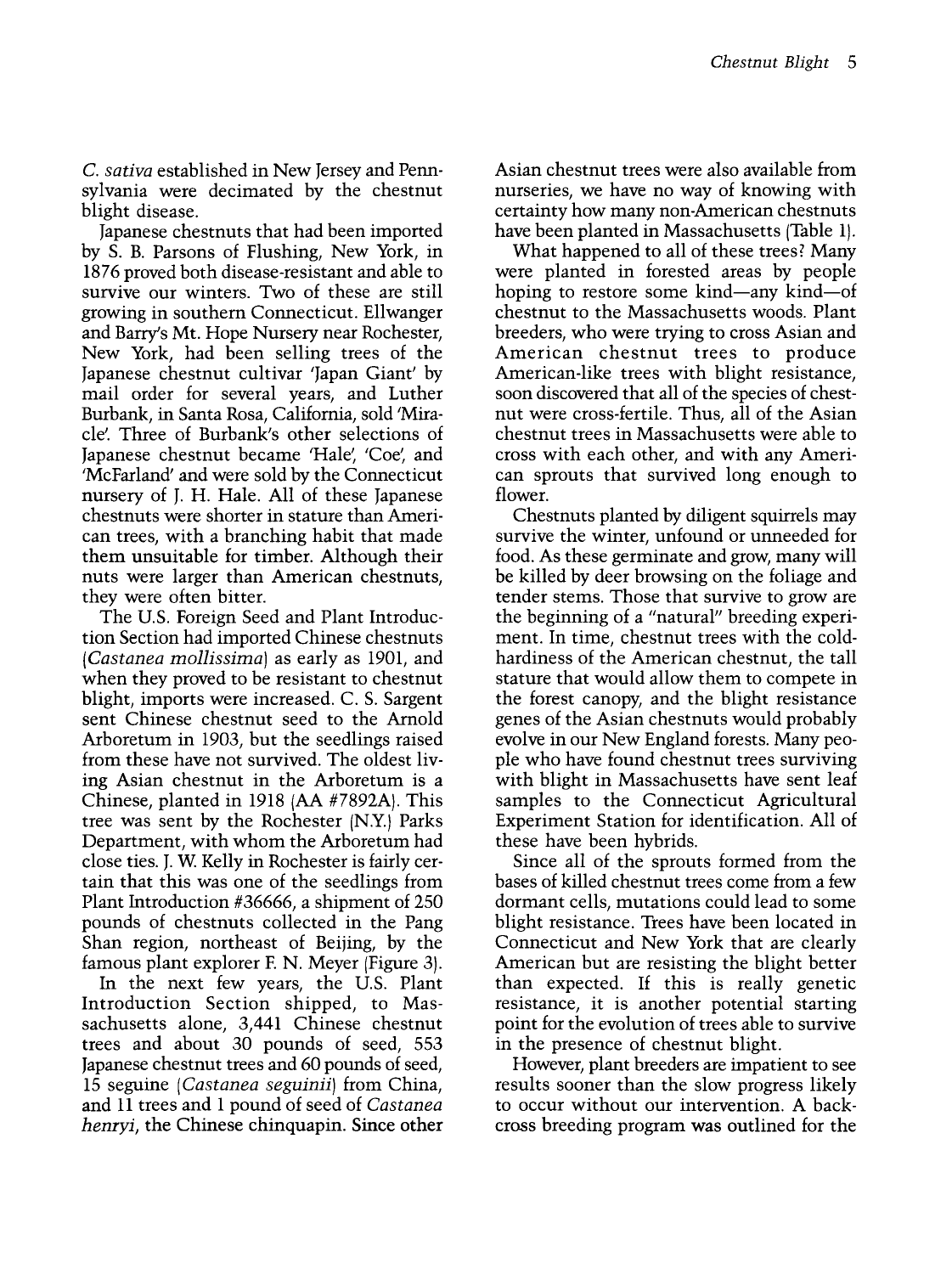

Figure 3. The trunk of a large specimen of the Chinese chestnut (Castanea mollissima) described by Frank Meyer as "showing some big wounds caused by bark fungus. My assistant, Mr. 1- 1- C. de Leuu, is standing beneath. Near San tun ying, Chili Province, Chma, June 1, 1913." Photo by F. N. Meyer. From the Archives of the Arnold Arboretum.

American chestnut by Charles Burnham. His experience in corn genetics convinced him that a few generations of crossing resistant<br>Asians, and then their hybrids, to susceptible American trees and of selecting resistant progeny would provide us with the kinds of trees we want much more quickly. Chestnut breeding was started in the 1930s at the Connecticut Agricultural Experiment Station, and its collection of trees of all of the species of Castanea is probably the finest in the world. Hybrids of all kinds were made by A. H. Graves, W Van Fleet, J. D. Diller, H. Nienstaedt, R. A. Jaynes, and many others. The fact

that some of their best trees still survive in the Connecticut orchards makes it possible to select the fittest for new breeding experiments.

## Evolution of the Blight Fungus

The blight fungus has maintained its destructive vigor in New England for at least eighty years (Figure 4). The original chestnut trees, "killed" by C. parasitica in the early 1900s, sprouted from the base only to have the new stems reinfected by the blight and "killed" again. This seemingly endless cycle of sprouting and reinfection has continued unabated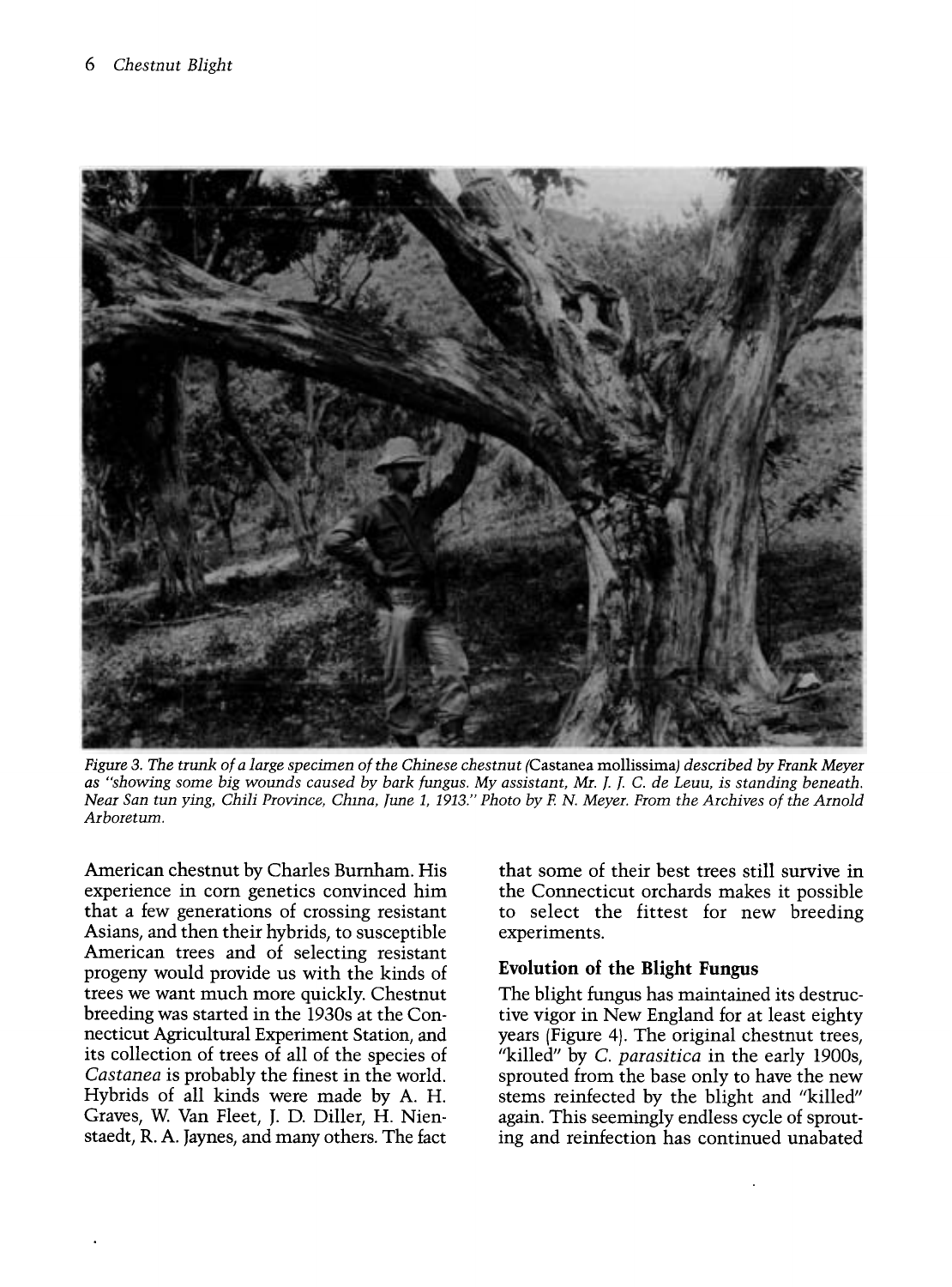| <b>CHESTNUT SPECIES</b>                                      |  |
|--------------------------------------------------------------|--|
|                                                              |  |
| American Chestnut                                            |  |
| European Chestnut                                            |  |
| Chinese Chestnut                                             |  |
| Japanese Chestnut                                            |  |
| Chinese Dwarf Chinquapin                                     |  |
| American Chinquapin, Bush Chestnut<br>Ozark Chinquapin       |  |
| Possible wild hybrid                                         |  |
| between <i>dentata</i> and <i>pumila</i><br>Henry Chinquapin |  |
|                                                              |  |

Table 1. Taxonomy of the genus Castanea

to this day. It was only with the discovery of weakened strains of the fungus in Italy that researchers in the United States were spurred on to search for similar "hypovirulent" strains in this country that were not virulent enough to kill healthy chestnut trees.

The European hypovirulent strains lacked the orange pigment of virulent strains, and produced fewer spores (the "seeds" of fungi). As these spread through the chestnut orchards of Italy and France, the trees began to survive longer, and to "heal" over the blight cankers with lumpy bark tissue. Similarly, cankers in Michigan, Tennessee, Virginia, and West Virginia yielded orange strains of the blight fungus that were also less able to kill chestnut trees. Virologists have now confirmed that these American strains, and the European hypovirulent strains of C. parasitica, are infected with viruses (see back cover).

When scientists put bits of a hypovirulent blight fungus into holes in the bark around killing cankers, viruses move into the virulent strains that caused the cankers. The cankers then stop expanding, and the tree's natural defenses of walling off invaders succeed in protecting the tree's living cambium. Once hypovirulence has been established in a chestnut blight population, hypovirulent spores are moved around in test orchards and in the forest by every creature that moves up and down the trees.

The European hypovirulent strains have effected a biological control of chestnut blight in the orchards of *C. sativa* in France and Italy (Grente and Sauret, 1978). Tests were begun here in 1978, and for four years in a row, blight cankers in an orchard of American chestnut trees at the Experiment Station Farm in southern Connecticut were stopped by treat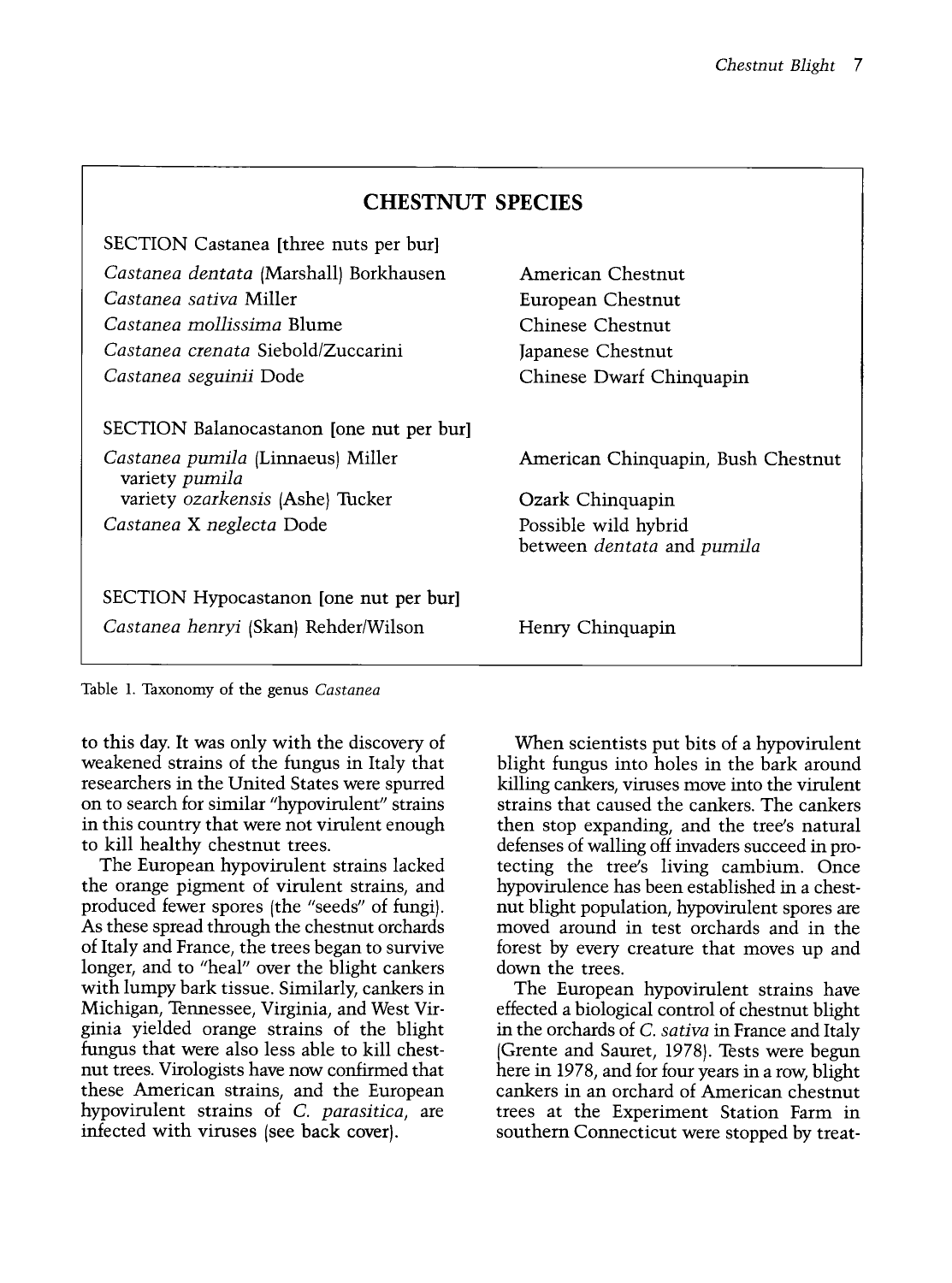ing them with mixtures of hypovirulent fungal cultures. No cankers on these trees have<br>been treated for the last ten years, although new infections occur every year. A few branches are killed, but most cankers are are large enough to be noticed. The trees have continued to grow and produce nuts, and are now being used for breeding purposes.

In the Connecticut forest, hypovirulent strains have survived and have spread slowly. They have allowed American chestnut trees on good soil, with plenty of water, to grow large and bear nuts, but on poor sites the trees do not compete well. Many other woody species are striving to capture the sun and nutrients, and the energy used by the chestnut trees to deal with blight infections puts them at a disadvantage. A little more resistance, or more effective viruses, might give them a competitive edge.

## What Are These Viruses, and Can They Change?

Don Nuss and his colleagues at the Roche Institute of Molecular Biology in New Jersey have determined that the closest relatives of these viruses are plant viruses that are responsible for many important plant diseases. The viruses from hypovirulent strains discovered in the United States are not closely related to viruses from European hypovirulent strains, based on tests of their nucleic acids, but most appear to have evolved from the same progenitor. In a recent summary of the research on hypovirulence viruses in C. parasitica, Hillman suggests they can be divided into at least three distinct families, but most of them belong to one common family (Figure 5). The European types, which belong to this common family, have been studied the most, and all strongly affect the way strains of the fungus look in culture in the laboratory.

When Peter Bedker was searching wooded areas in New Jersey for American chestnut trees to use in his experiments, he found some that were surviving in spite of many blight cankers. Hillman tested the normal-looking



Figure 4. Chestnut blight canker on an American chestnut tree. The fungus has grown in concentric circles m and under the bark from the point of infection, which was probably the broken branch on the left. Photo by R. A. Jaynes.

C. parasitica isolates from these cankers and found that they contained viruses very similar to the European hypovirulence viruses. The genes in the New Jersey viruses were different enough to allow more sporulation by the fungus and to allow the fungus to make its normal orange pigment (the European hypovirulent strains are white in culture and produce few spores). We have no idea whether the pigment change will help the hypovirulent strains survive, but the increased sporulation will certainly help them spread around.

The New Jersey discovery resulted in a phone call to Connecticut to discuss the find. A search of Experiment Station records revealed that European hypovirulent strains had been sent to experimenters in New Jersey five times, beginning in 1978. Thus the strains found by Bedker and Hillman were either the fittest survivors of the early canker treatments, or were strains that contained mutants of those original viruses, which were rapidly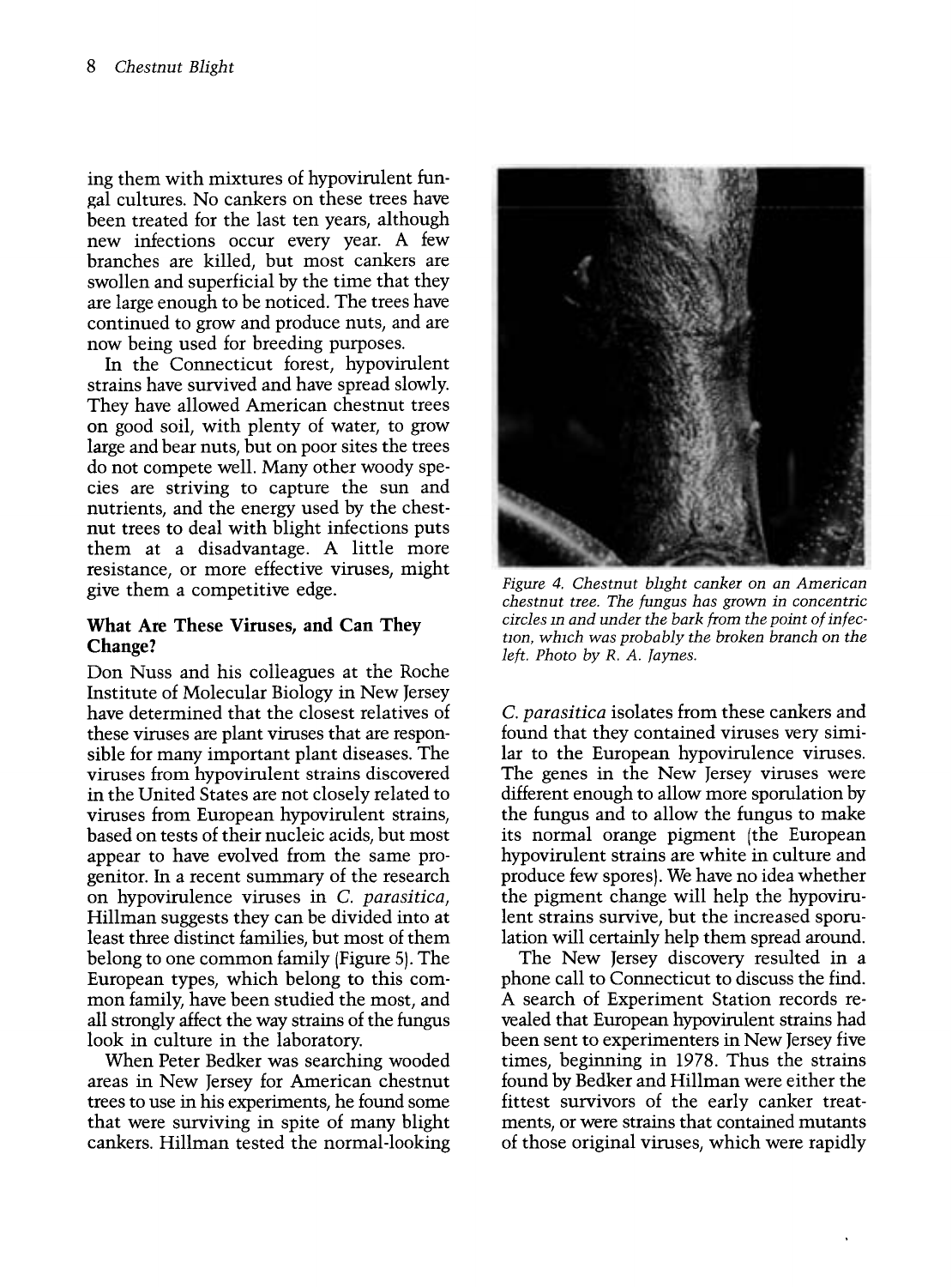

Figure 5. Characteristics of the viruses that cause hypovirulence in the chestnut blight fungus, based on the research of Bradley Hillman. The genes that cause hypovirulence are on nucleic acids called double-stranded Riboses Nucleic Acids (dsRNA). When hypovirulent strains of C. parasitica are ground up and their nucleic acids purified and separated on gels usmg an electrical current (electrophoresis), different patterns of dsRNA pieces result. Stram EP155 is a typical virulent strain of the fungus and contains no dsRNA; the others are all different hypovirulent strains, representing three different types of viruses. EP713 and NB58 are related to one another, while C18 and NB631 are distinct.

selected because they were better adapted to the New Jersey woods. Rapid mutation and selection are qualities typical of viruses adapting to new situations. It is interesting that no white hypovirulent blight strains have been found in New Jersey, even though many were used to treat cankers there. Anagnostakis in Connecticut and MacDonald in West Virginia both have noted that orange isolates of the blight fungus are now common in test plots where European hypovirulence was used to control chestnut blight. No tests have been made of the nucleic acids of these orange strains, but Hillman's results suggest that they should be checked. This may be our first glimpse of the evolution of hypovirulence viruses, adapting to the American chestnut blight and to the American climate.

Connecticut records show that hypovirulent strains were sent to twenty-one other states after the U.S. Plant Quarantine Office lifted the restriction on transfer in 1976. Fourteen such shipments were made to people in Massachusetts, and Anagnostakis has been treating the chestnut trees at the Arnold Arboretum for several years. Terry Tatter and his student Jong-kyu Lee at the University of Massachusetts are now studying chestnut blight in the state and using hypovirulent strains to establish biological control. So far, they have not found any "natural" hypovirulence in Massachusetts.

#### Reason to Hope

American chestnut trees in Connecticut are surviving better, thanks to hypovirulence, making it easier for us to carry on Burnham's backcross breeding program. In a decade we should have true-breeding resistant hybrids to plant in our forests. The presence of hypovirulence viruses in the blight fungus population should also make it easier for resistant trees to evolve in the forest-whether from rare mutations or because of resistance genes in natural hybrids derived from planted Asian trees. Perhaps the hypovirulence viruses that we have introduced will adapt to provide even better control of chestnut blight disease in the future. We hope to be able to tell our grandchildren that we had a hand in restoring chestnut trees to the forests, parks, and orchards of New England. In the words of Robert Frost:

> Will the blight end the chestnut? The farmers rather guess not. It keeps smoldering at the roots And sending up new shoots Till another parasite Shall come to end the blight.

> > -"Evil Tendencies Cancel," 1932

#### References

Anagnostakis, S. L. 1978 The Amencan Chestnut: New Hope for a Fallen Giant Bull. 777, Connecticut Agricultural Experiment Station, New Haven.